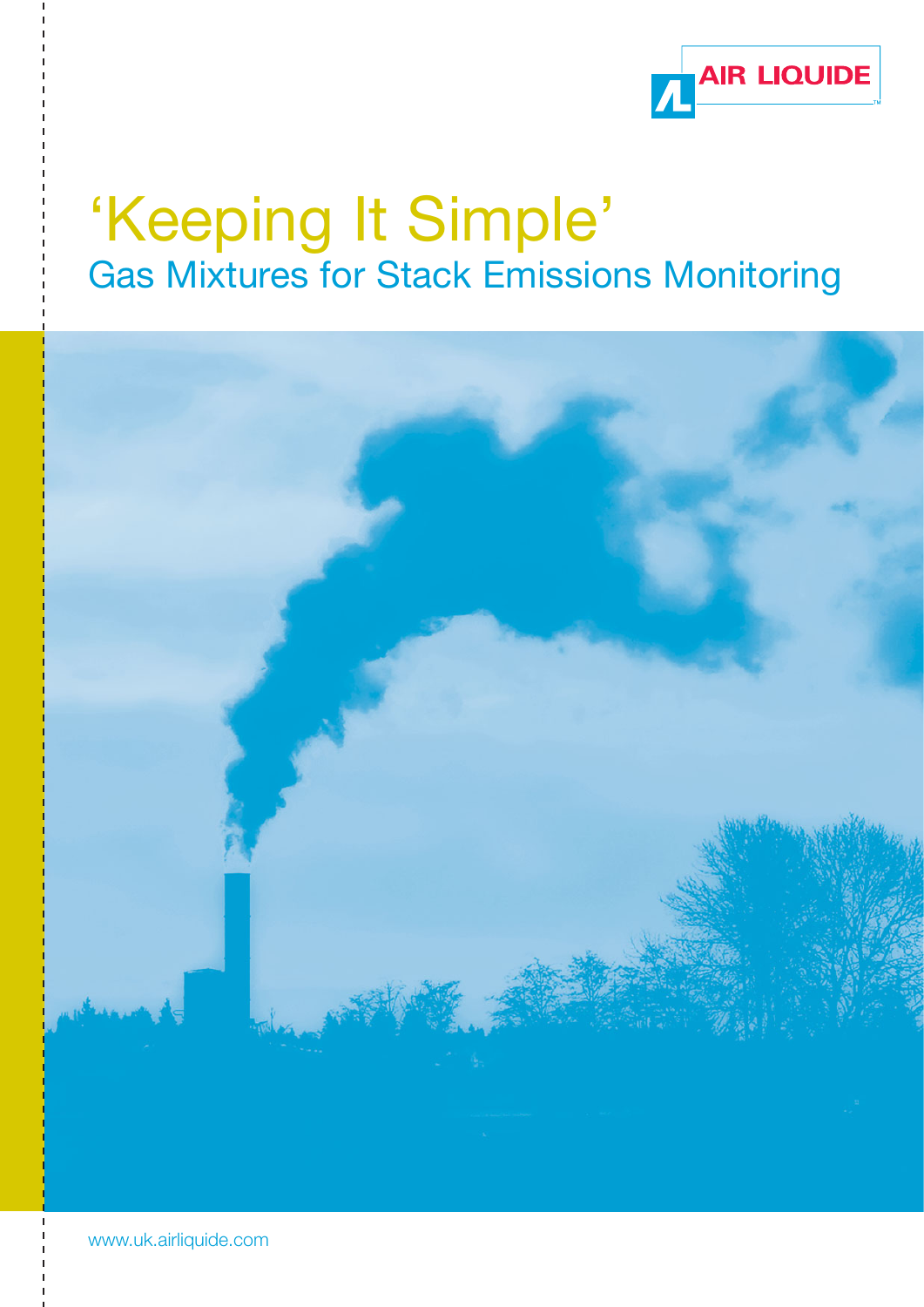# Stack Emissions Monitoring

The Stack Emissions Monitoring market has undergone substantial legislative and quality changes over the past several years and this has resulted in ever increasing pressures on organisations and individuals to deliver products and services to a higher level of acceptance. There is no hiding from the fact that documented guidance and information can be misinterpreted and this has been evident due to the different approaches that have been put into practice. To further complicate matters the demands on OEM's, Process Operators and Test Houses are quite different, so what meets the requirements of one, is not suitable for the other and this in itself has caused some confusion and has resulted in some instances in the incorrect selection of gases.



Looking specifically at gas mixtures, examples of common terminology frequently used are: Traceability, Accredited Gases & Non Accredited Gases and Uncertainty. But these terms in turn raise a host of frequently asked questions:-

#### **Traceability**

- What is traceability?
- What is the interpretation of (Inter) National Standards?
- Are you using traceable gases to comply with your standard?
- When do you need to use traceable gases?

#### Accredited & Non Accredited

- **OLIKAS Accredited?**
- ISO17025 Accredited?
- ILAC and Mutual Recognition?

#### **Uncertainty**

- What does the Certificate data actually mean?
- Are you using the lowest uncertainties available?
- Are you confident that you fully understand these terms and they are being applied correctly in your business?
- Choosing the correct gas mixture for your application can be simple!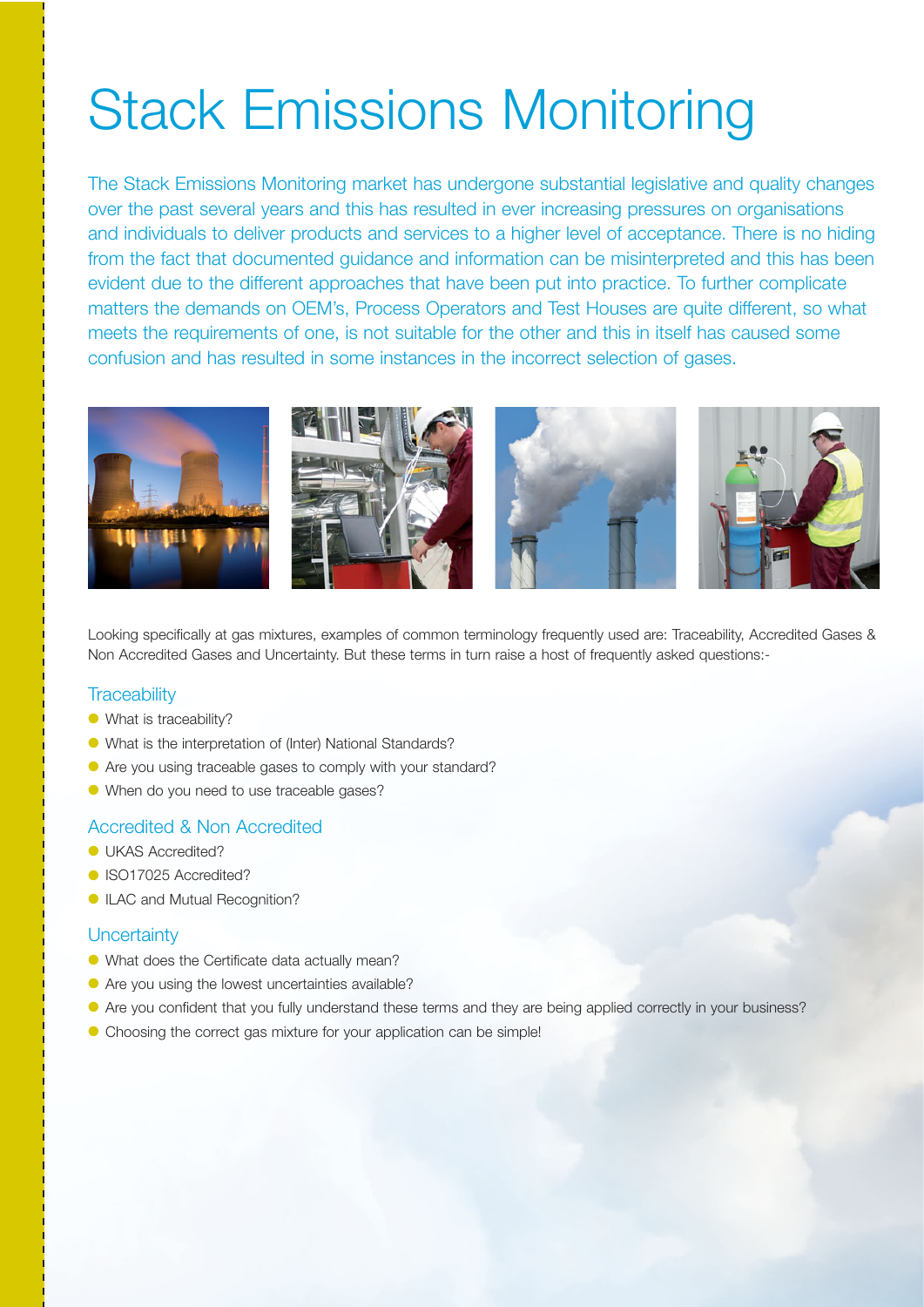### EN14181 – Selecting the Correct Gas Mixtures

Below is a guide which will aid you to selecting the correct gas mixture when working in accordance to EN14181.



Compliance monitoring also requires the use of Traceable/ISO17025 Accredited calibration gas mixtures with the use of the Standard Reference Methods (SRMs).

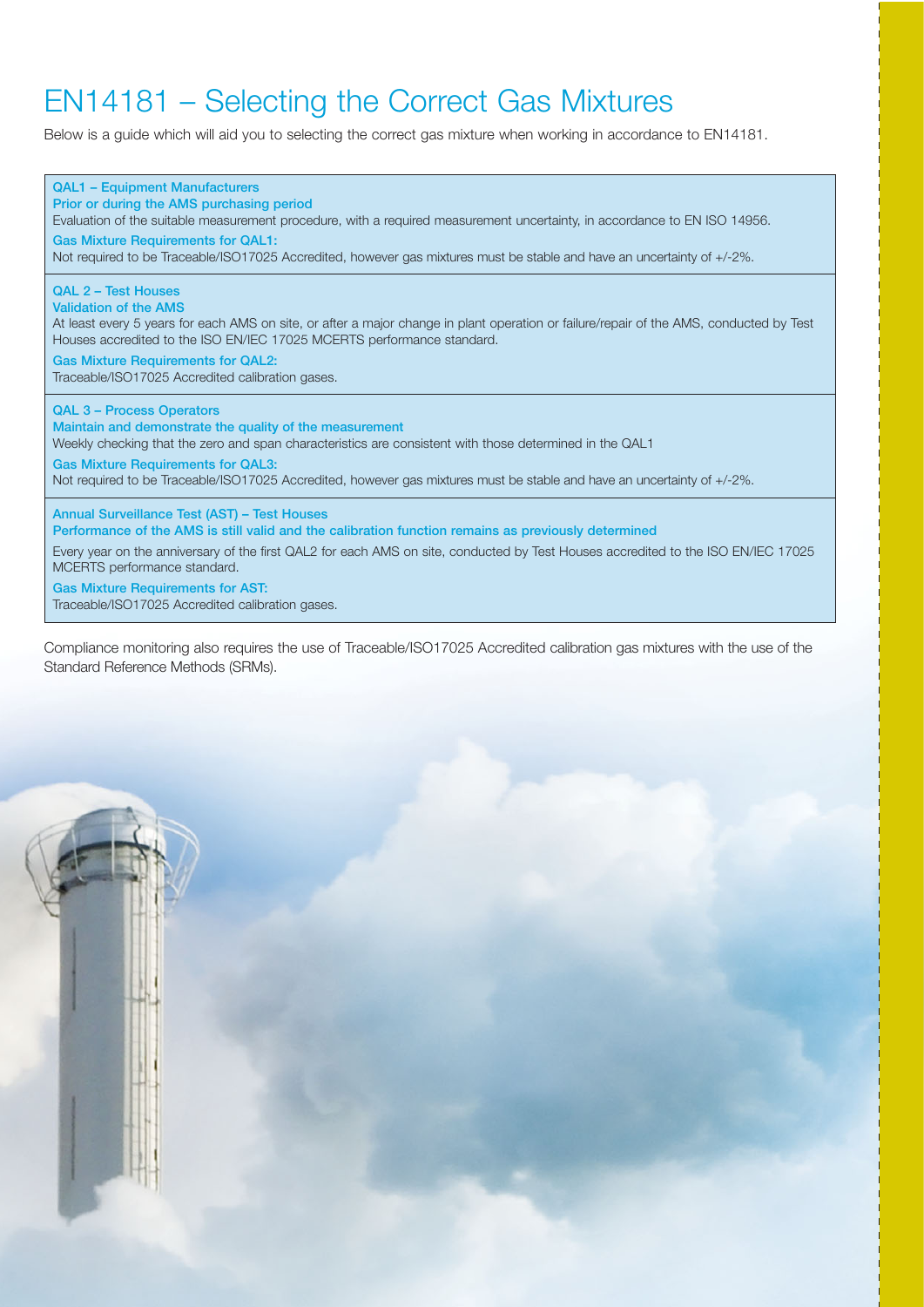### Understanding Traceability

The term 'traceable' has a very specific definition. It means that there is an auditable chain of direct measurements linking the value of the calibration material (in this case the concentration of the calibration gas) back to primary standard gas mixtures and ultimately to the SI units.

#### Primary Standard Gas Mixtures (PSMs):

National Measurement Institutes (NMI) worldwide, for example, NPL in the UK, NIST in USA and NMi in the Netherlands, prepare gravimetric primary standards of gas concentration, which they retain in-house as their ultimate references for gas measurements. These standards are known as Primary Standard Gas Mixtures and sit at the highest echelon of gas standards.

#### Primary Reference Gas Mixtures (PRGMs) & Secondary Gas Standards (SGSs):

PRGMs and SGSs are certified by a National Measurement Institute (NMI) directly against a selection of PSMs using in-house validated analytical methodology which has demonstrated repeatability and linearity. PRGMs generally have smaller uncertainties than SGSs.

#### Certified Reference Gas Mixture (CRGM):

CRGMs may be prepared and supplied by a commercial gas company that have an ISO17025 laboratory with a calibration accreditation. The CRGMs are prepared using audited methods to compare the gas concentration to Metrology PRGMs or SGSs.

CRGMs have a valid traceability in terms of the ISO17025 and MCERTS Accreditation and the analytical result is stated on the Calibration Certificate with a calculated uncertainty of the measurement.

This uncertainty measurement is very important with regards to adhering to the standard reference methods (SRMs) whilst conducting QAL2 and AST procedures.

The UKAS Technical Policy Statement, TPS41, states "Calibration certificates from accredited laboratories should display the accreditation mark of the relevant accreditation body and all calibration certificates should display a statement of uncertainty (and/or compliance if appropriate)"<sup>1</sup>

Unfortunately there is history of Traceability Claims and these tend to be made by some commercial gas companies. If your gas species analysis application requires Traceability it is important to determine the full traceability capabilities of your gas supplier, don't be misled by the misuse of the term Traceability, it could result in a costly mistake. It is also important to note that Traceable gas standards are referred to as ISO17025 Accredited gas standards.

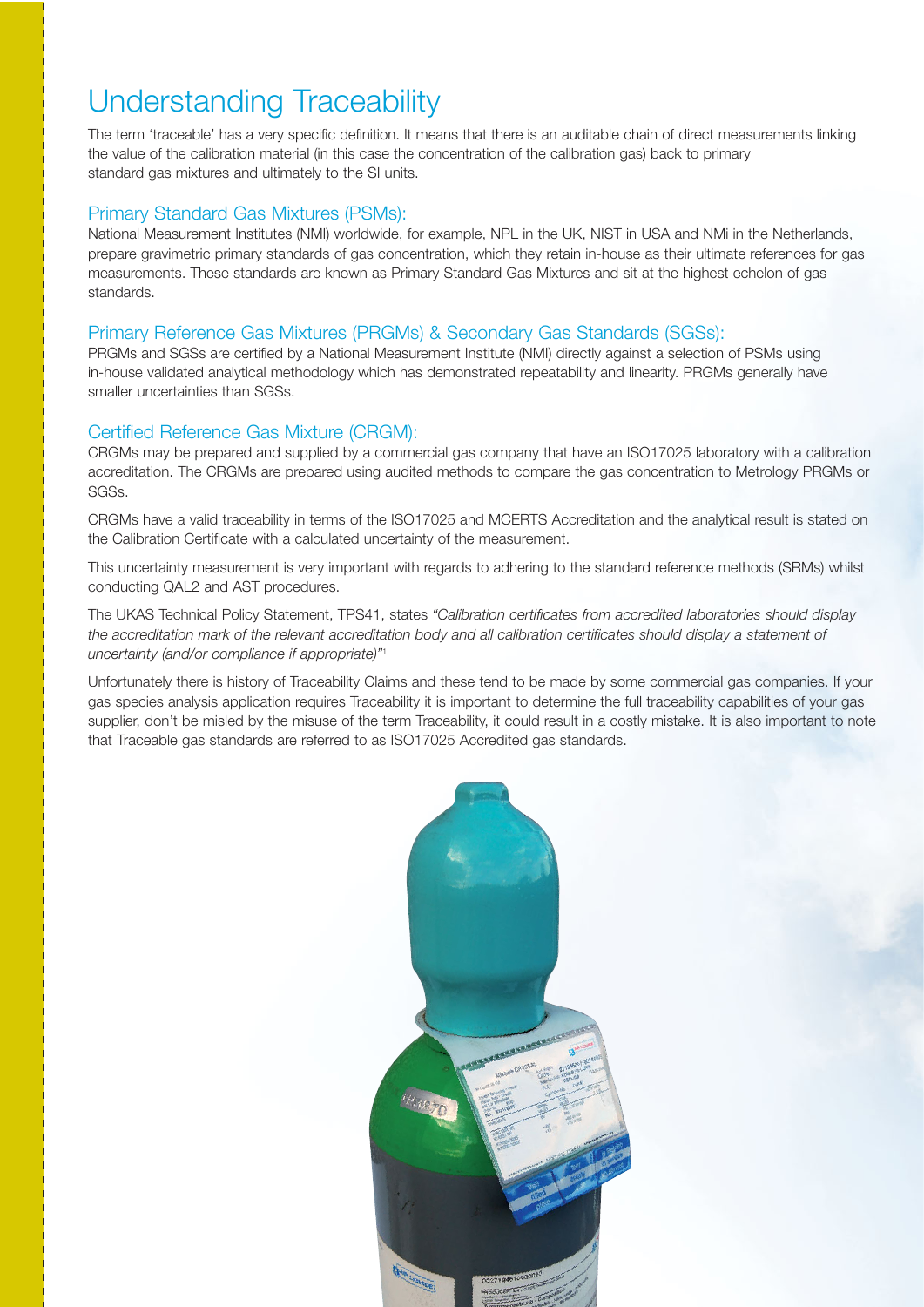### ISO17025 Accredited? – International Choice

Calibration Gas Mixtures traceable to International Measurement Institutes are accepted by UKAS and the Environment Agency.

Worldwide, the national accreditation bodies have syndicated in the International Laboratory Accreditation Co-operation (ILAC), whose main objective is the creation of a network of agreements for the mutual recognition of calibration certificates and test reports of accredited laboratories. With a coalescing Europe the mutual recognition of national calibration certificates is essential and enables ISO17025 Accredited organisations a choice of supply. In Europe this is done by Multilateral Agreements (MLA) within the European Co-operation for Accreditation, which in the meantime almost all European accreditation bodies for calibration laboratories belong to.

| <b>Traceability</b>                                                                 | <b>Application</b>                                                                                                                      | <b>Supplier</b>                                                                        |
|-------------------------------------------------------------------------------------|-----------------------------------------------------------------------------------------------------------------------------------------|----------------------------------------------------------------------------------------|
| <b>Primary Standard Gas</b><br><b>Mixture (PSM)</b>                                 | <b>Prepared by National</b><br><b>Measurement Institutes</b><br>(NMI) and held at NMis as<br>the ultimate reference<br><b>standards</b> | <b>National Measurement</b>                                                            |
| <b>Primary Reference Gas</b><br>Mixture (PRGM)<br>& Secondary Gas Standard<br>(SGS) | Used by commercial gas<br>companies - PRGMs<br>generally has smaller<br>uncertainties than SGSs                                         | <b>Institutes</b>                                                                      |
| <b>Certified Reference Gas</b><br>Mixture (CRGM)                                    | Required for ISO17025<br>calibration and full<br>traceability                                                                           | <b>Gas supplier with ILAC</b><br>ISO17025 Lab with<br><b>Calibration Accreditation</b> |
| <b>Non ILAC Traceable Gas</b><br><b>Mixture</b>                                     | Used when ISO17025<br>calibration and traceability<br>is not required                                                                   | Gas supplier with non ILAC<br>ISO17025 Lab with<br><b>Calibration Accrediation</b>     |
|                                                                                     |                                                                                                                                         |                                                                                        |
|                                                                                     |                                                                                                                                         |                                                                                        |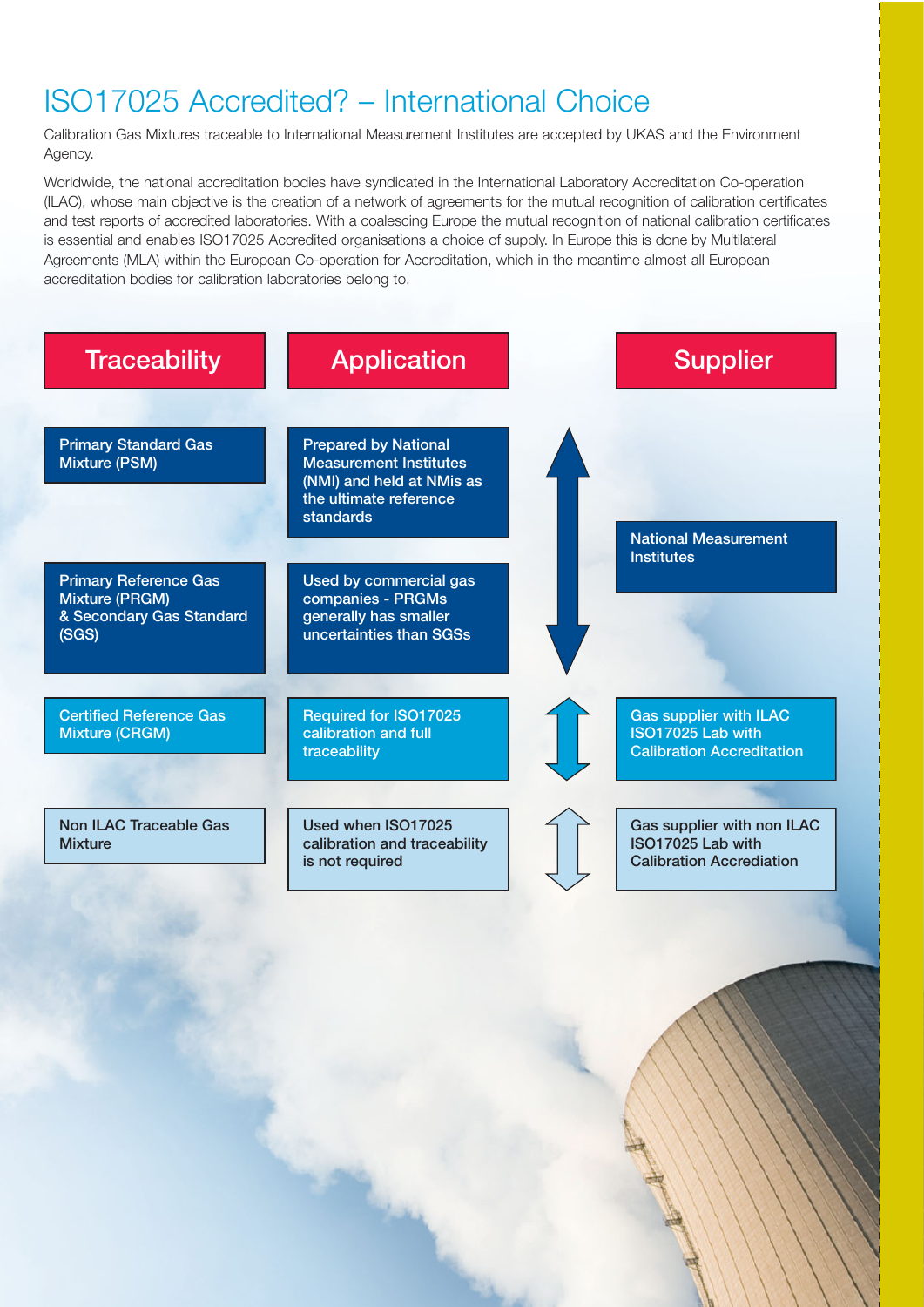### Standard Reference Methods (SRMs) – Achieving the +/-2% uncertainty

"The expanded uncertainty shall be less than +/-2%"<sup>2</sup>

This statement is common in all of the Standard Reference Methods (SRMs) but how can you ensure both the correct traceability and uncertainty is achieved in accordance to the MCERTS Standard?

#### Option 1

Traceable/ISO17025 accredited gas mixtures, with an uncertainty of equal to or less than +/-2% can be taken to site and used directly to validate the analyser system.

#### Option 2

Traceable/ISO17025 Accredited gas mixtures can be used to cross check a non Traceable/ISO17025 gas mixture, also referred to as a Working Gas Mixture Standard, via a UKAS or ISO17025 accepted analytical procedure. The total uncertainty of the analytical procedure must demonstrate an uncertainty of equal to or less than +/-2%. To achieve this uncertainty the Traceable/ISO17025 Accredited gas mixtures required will have an uncertainty of +/-1%. The non Traceable/ISO17025 Accredited gas mixtures can then be used on site for the validation of the analyser. This method of cross checking does not allow the Test House Laboratory to supply an ISO17025 Calibration Certificate for the Working Gas Mixture Standard.

Both of the above options are practiced in the field, but there are a number of factors to consider prior to sourcing the best quality and cost effective solution for your organisation.

- Correct traceability
- Correct uncertainty
- Time spent performing the cross checking analytical procedure
- Cylinder holdings and rental
- Cylinder size
- Stability of the gas mixtures

The goal posts can move when it comes to using calibration gases and that is why it is important to work with a gas supply partner. Liaising with The STA, UKAS and The Environment Agency, you can trust that Air Liquide UK to be up to speed with all of the latest developments and will supply you the information that you require.

### Constructing an offer that simplifies choices and gives you the right solution

Following its acquisition of Scott Specialty Gases, Air Liquide UK has further expanded its comprehensive range of ISO17025 Accredited calibration gases. Our product range offers very low uncertainties, +/-1%, a wide band of concentration ranges and a comprehensive choice of gas species. We are also proud to be able to supply Nitrogen Dioxide in Nitrogen, again with an uncertainty of +/-1% for concentrations greater than 10ppm. We believe this provides a choice which is unrivalled in the UK.

To complement the traceable gases, we have a comprehensive range of non ISO17025 traceable stable binary and multi component mixtures all supplied with Certificates of Analysis in accordance to ISO6141. For most working standards, delivery is less than 2 weeks, even for reactive gas mixtures such as nitric oxide, allowing customers to bring forward testing programs and reduce the required stock holding.

The cylinder holdings at any site are also available for customers to view over a secure Internet link, allowing you to manage stocks effectively.

Dependant upon the gas mixture required, stabilities can range from 6 months to 36 months, with certified tolerances as low as  $+/-1\%$ .

For example, for HCl we can offer a guaranteed stability of 36 months and bearing in mind the complexity of manufacturing and utilising this particular gas mixture, this achievement is unmatched by any other gas supplier. To complete the offer we have the capability to manufacture and supply the VOC Control Gas Mixture, required for annual checking of Flame Ionisation Detectors (FIDs) as required for BSEN12619, section 5.2.5.

All gases, whether it is calibration mixtures or pures for analyser operation, can be supplied in a choice of lightweight portable aluminium cylinders or larger cylinders for high gas volume demands.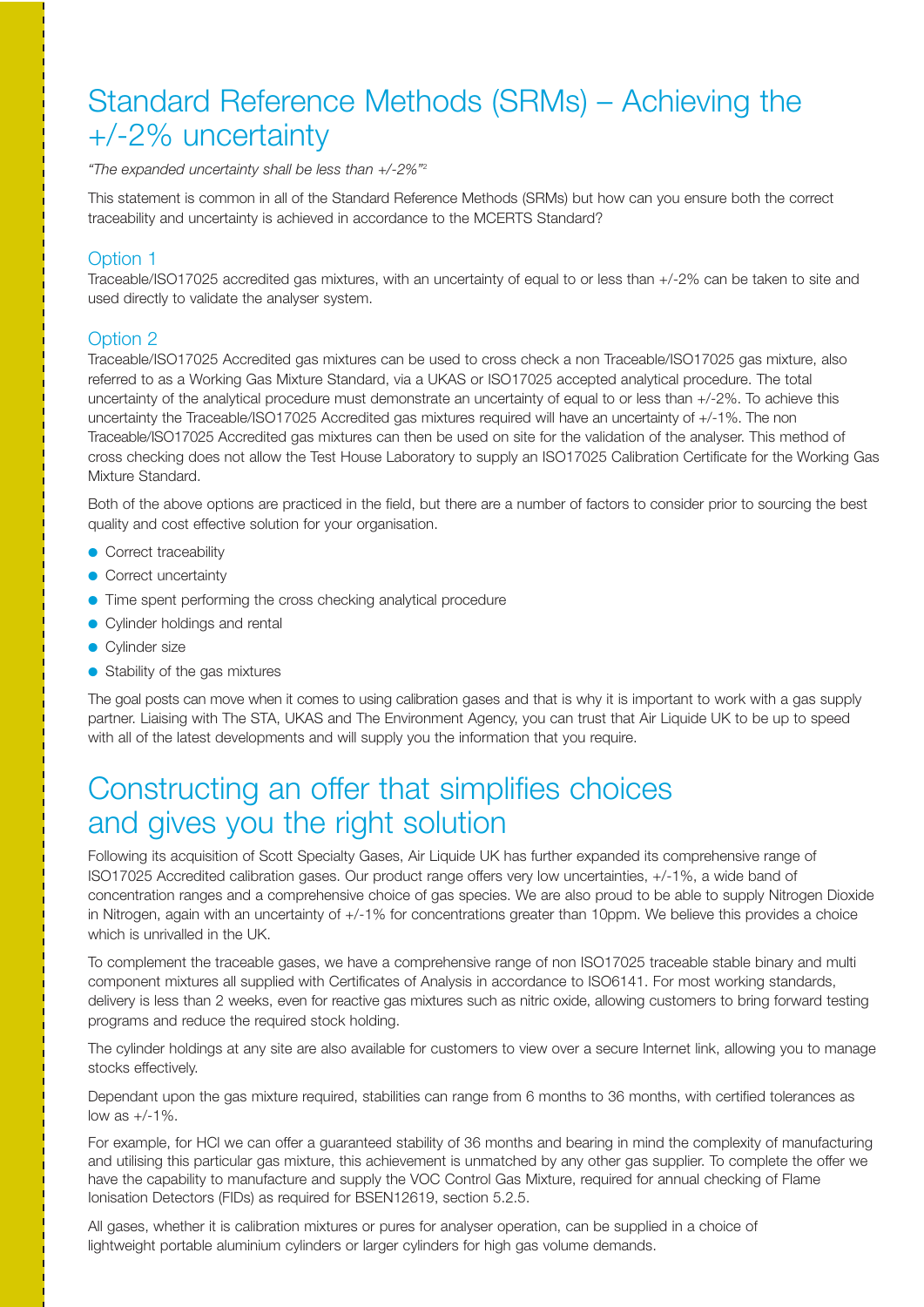## Air Liquide's ISO17025 Scope of Accreditation

| <b>Gas</b>                                   | <b>Matrix</b>   | <b>Concentration</b><br>Range                  | <b>Relative Uncertainty</b><br>(95% level of confidence) |
|----------------------------------------------|-----------------|------------------------------------------------|----------------------------------------------------------|
| <b>Binary Gas Mixtures</b>                   |                 |                                                |                                                          |
| Carbon Monoxide                              | Nitrogen or Air | $10$ ppm $- 20%$                               | $+/-1\%$                                                 |
| Carbon Dioxide                               | Nitrogen or Air | $10$ ppm $- 20%$                               | $+/-1\%$                                                 |
| Methane                                      | Nitrogen or Air | $1$ ppm $-100$ ppm                             | $+/-1\%$ (<10ppm $+/-2\%$ )                              |
| Propane                                      | Nitrogen or Air | $1$ ppm $-3%$                                  | $+/-1%$                                                  |
| <b>Sulphur Dioxide</b>                       | Nitrogen        | $20 - 5000$ ppm                                | $+/-1%$                                                  |
| Nitrogen Dioxide                             | Nitrogen        | 3 - 1000ppm                                    | $+/-1\%$ (<100ppm $+/-2\%$ )                             |
| <b>Nitric Oxide</b>                          | Nitrogen        | $1 - 2500$ ppm                                 | $+/-1\%$ (<5ppm $+/-2\%$ )                               |
| Oxygen                                       | Nitrogen        | $1 - 25%$                                      | $+/-1%$                                                  |
| <b>Quaternary Gas Mixtures</b>               |                 |                                                |                                                          |
| Carbon Monoxide<br>Carbon Dioxide<br>Propane | Nitrogen        | $0.2 - 5%$<br>$1.5 - 18%$<br>$150 - 1000$ ppm  | $+/-1%$<br>$+/-1%$<br>$+/-2%$                            |
| Carbon Monoxide<br>Carbon Dioxide<br>Propane | Nitrogen        | $0.2 - 5%$<br>$1.5 - 18%$<br>$1000 - 5000$ ppm | $+/-1%$<br>$+/-1%$<br>$+/-1%$                            |

Air Liquide also offers a unique range of services that ensure Test Houses and Process Operators remain in compliance. Calibration Certificates are available on-line ensuring these important records are always available during critical audits. Furthermore, an automated email notification system warns gas users when a calibration gas cylinder is approaching its expiry date, eliminating the non-conformance for using an expired gas.

The gas mixtures and cylinder choice are coupled with a portfolio of gas equipment and installation capabilities. For a continued gas supply we have a dedicated range of Change Over Manifolds which have the option of an alarm system and an LED which displays the cylinder contents. The LED display technology is very beneficial if your cylinders are away from a central location, at a glance you can decipher the contents of your cylinders. If portability is important there is the Selectable Flow Regulator, which delivers a preset pressure and allows the user to select 9 flow rates between 0-5l/min, these are available in both stainless steel and chrome plated brass. Our offer is completed by supplying the more traditional, single and dual stage regulators, available in a choice of materials specific for particular gas applications.

If training is regarded as a key aspect of your employee's development then you can choose from a range of specific courses, some of the most popular examples include Manual Handling and Transportation of Cylinders & Equipment.

The high quality and flexibility of our product range is a reflection of how Air Liquide UK are continuously developing product and service packages to meet the demands for the Stack Emissions Monitoring market. Most importantly we are determined to work with our customers as a gas partner who can correctly meet all your needs, but also keep you informed as to key requirements and changes in the market. To help our customers we have created a dedicated website on emissions offers which includes both technical advice on gases and information on health and safety. All of this is designed to help our customers to make the informed choices that will be right for their operations for both today's needs and also for the future. We have invested in growing a team of gas specialists who can work with our customers to demystify a complex subject.

#### Our aim is that the choice should be simple!

**References** 

[1] TPS 41, Traceability of Measurement, Edition 3, June 2005 [2] BS EN 14789:2005, Stationary Source Emissions, Determination of Mass Concentration of Oxygen

### **Visit www.uk.liquide.com to see our Stack Emissions Monitoring offer**